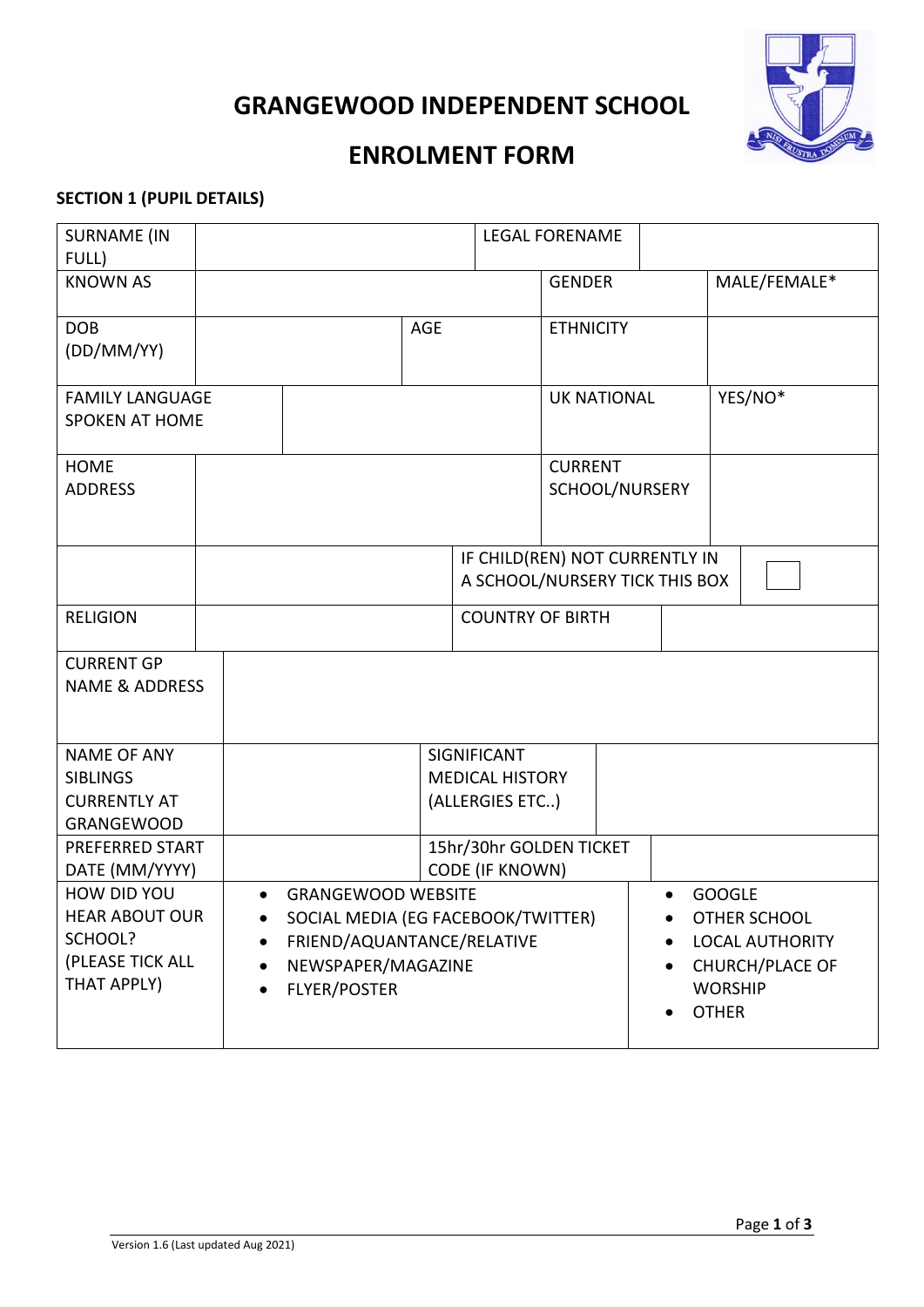### **(SECTION 2) PARENT/CARER 1 (EG mother)**

| <b>FIRST NAME</b>                    | <b>LAST NAME</b>  |
|--------------------------------------|-------------------|
| DOB (DD/MM/YYYY)                     |                   |
| <b>ADDRESS IF</b>                    |                   |
| <b>DIFFERENT FROM</b>                |                   |
| <b>SECTION 1</b>                     |                   |
| <b>MOBILE NUMBER</b>                 | <b>EMAIL</b>      |
| <b>EMPLOYER NAME</b>                 | <b>OCCUPATION</b> |
| <b>EMPLOYER ADDRESS</b>              |                   |
| <b>WORK CONTACT</b><br><b>NUMBER</b> |                   |

#### **(SECTION 3) PARENT/CARER 2 (EG father)**

| <b>FIRST NAME</b>       | <b>LAST NAME</b>  |
|-------------------------|-------------------|
| DOB (DD/MM/YYYY)        |                   |
| <b>ADDRESS IF</b>       |                   |
| <b>DIFFERENT FROM</b>   |                   |
| <b>SECTION 1</b>        |                   |
| <b>MOBILE NUMBER</b>    | <b>EMAIL</b>      |
| <b>EMPLOYER NAME</b>    | <b>OCCUPATION</b> |
| <b>EMPLOYER ADDRESS</b> |                   |
|                         |                   |
| <b>WORK CONTACT</b>     |                   |
| <b>NUMBER</b>           |                   |

#### **(SECTION 4) EMERGENCY CONTACT INFO – IN THE RARE CASE OF AN EMERGENCY, IF WE CANNOT CONTACT EITHER PARENTS/CARERS (ABOVE) WE WILL CONTACT THIS PERSON**

| <b>FIRST NAME</b>     | LAST NAME             |
|-----------------------|-----------------------|
| (emergency contact 1) |                       |
| <b>RELATIONSHIP</b>   | <b>CONTACT NUMBER</b> |
|                       |                       |
| <b>FIRST NAME</b>     | LAST NAME             |
| (emergency contact 2) |                       |
| <b>RELATIONSHIP</b>   | <b>CONTACT NUMBER</b> |
|                       |                       |